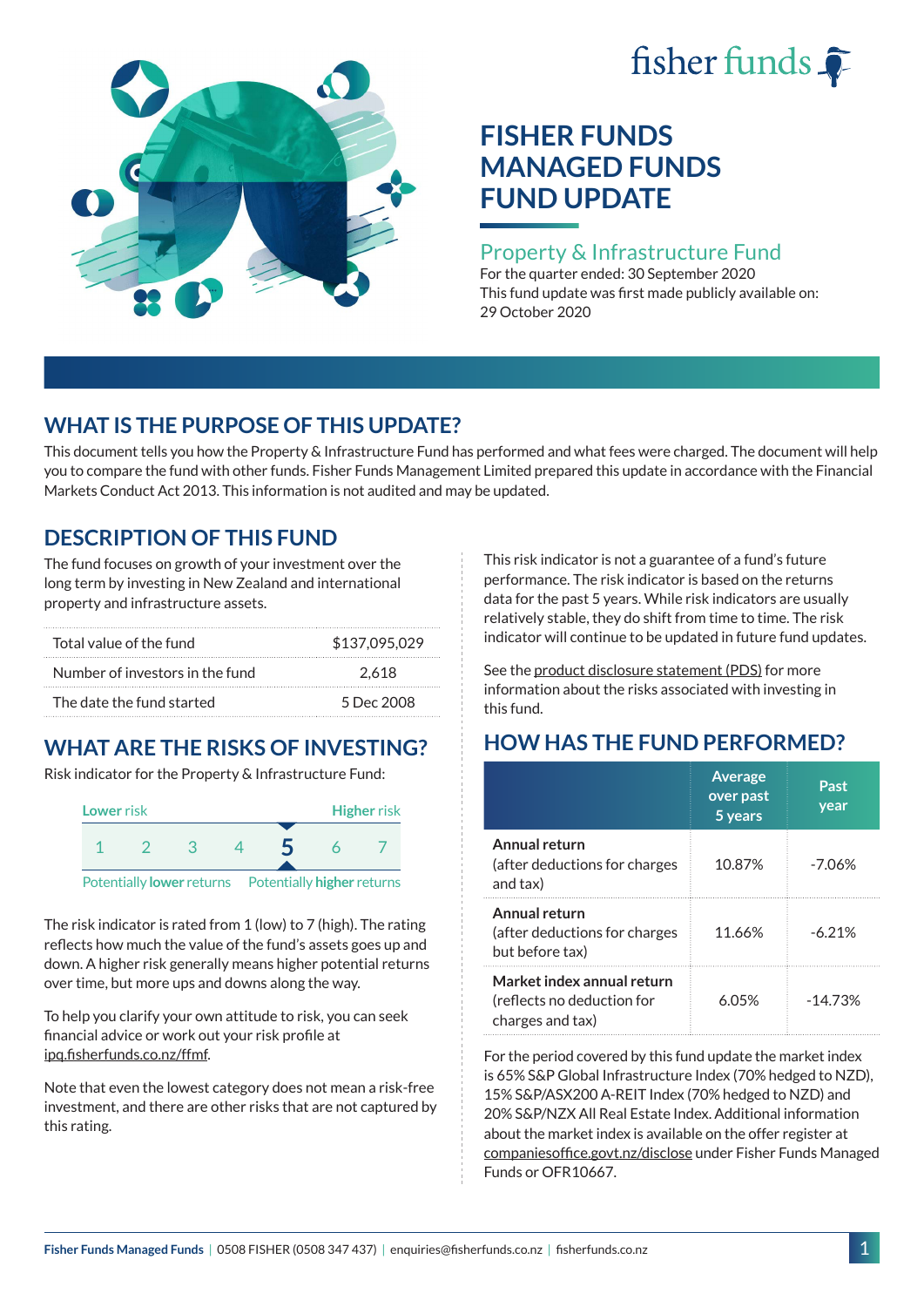## **ANNUAL RETURN GRAPH**



This shows the return after fund charges and tax for each of the last 10 years ending 31 March. The last bar shows the average annual return for the last 10 years, up to 30 September 2020.

**Important:** This does not tell you how the fund will perform in the future.

Returns in this update are after tax at the highest prescribed investor rate (PIR) of tax for an individual New Zealand resident. Your tax may be lower. The market index return<sup>2</sup> reflects no deduction for charges and tax.

#### **WHAT FEES ARE INVESTORS CHARGED?**

Investors in the Property & Infrastructure Fund are charged fund charges that include GST. In the year to 31 March 2020 these were:

|                                                | % of net asset value |
|------------------------------------------------|----------------------|
| <b>Total fund charges</b>                      | 2.57%                |
| Which are made up of:                          |                      |
| Total management and<br>administration charges | 1.55%                |
| Inding:                                        |                      |
| Manager's basic fee                            | 1 28%                |
| Other management and<br>administration charges | 0.27%                |
| Total performance-based fees <sup>1</sup>      | 1 በ'ን%               |

Small differences in fees and charges can have a big impact on your investment over the long term.

### **EXAMPLE OF HOW THIS APPLIES TO AN INVESTOR**

Katie had \$10,000 in the fund at the start of the year and did not make any further contributions. At the end of the year, Katie incurred a loss after fund charges were deducted of -\$706 (that is -7.06% of her initial \$10,000). Katie did not pay other charges. This gives Katie a total loss after tax of -\$706 for the year.

# **WHAT DOES THE FUND INVEST IN?**

#### **Actual investment mix**

This shows the types of assets that the fund invests in.



#### **Target investment mix**

This shows the mix of assets that the fund generally intends to invest in.